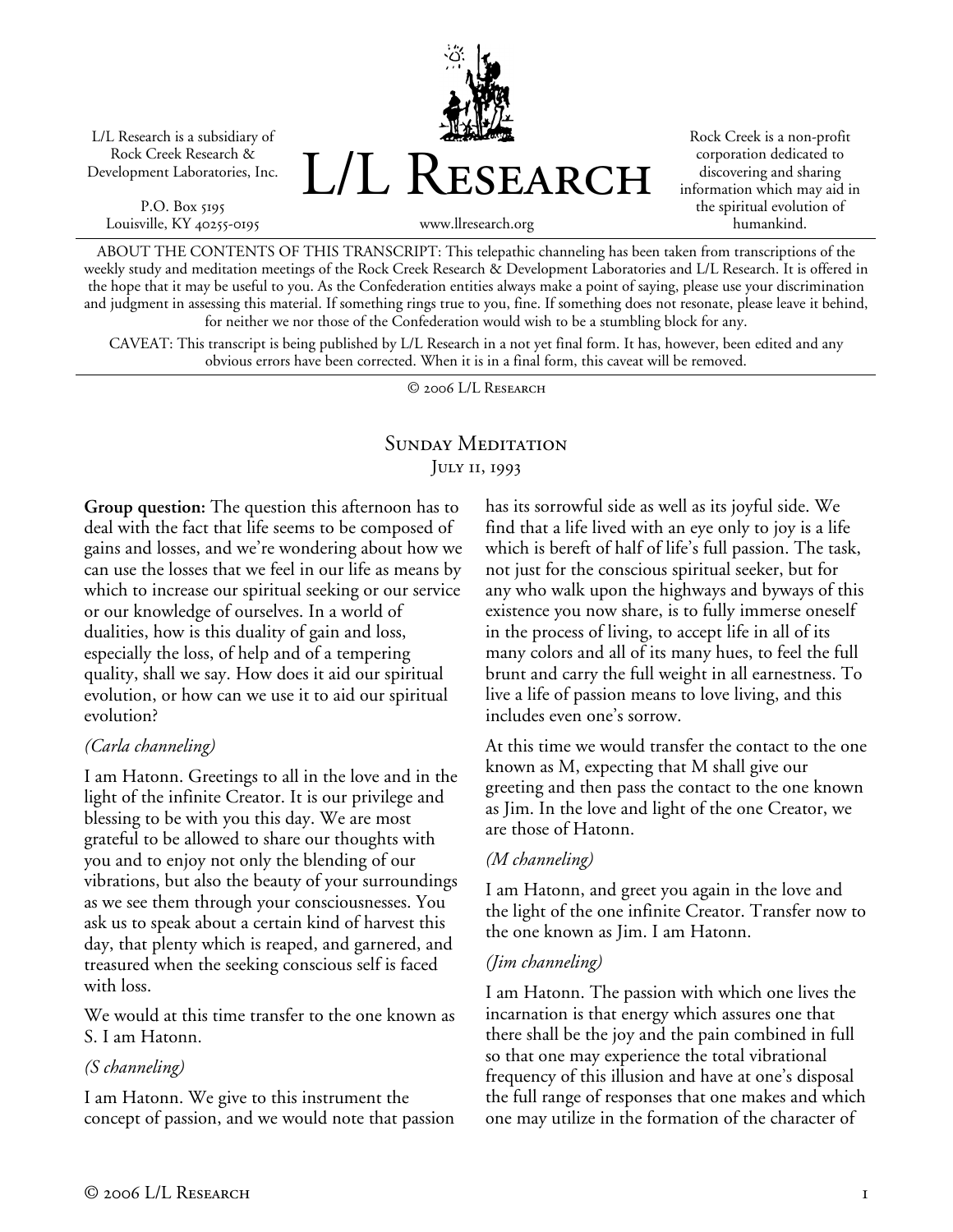the conscious spiritual seeker. Were there less range and choices, the seeker would have less to utilize in this construction. It is for advanced work, shall we say, that the seeker remembers that all is one, and that there is no true loss or gain, but a realization of unity that becomes more finely tuned as one feels the joy and the pain.

We shall now transfer to the one known as Carla. I am Hatonn.

## *(Carla channeling)*

When the seeker beholds the harvest of joy, it seems natural and right to give praise and to offer thanks for the bounteous harvest which one may embrace with all of one's passion. However, this passion seems to grow weak and ineffectual when presented with the bounteous ingathering of deep and deeply felt loss. The passionate heart cannot reason how to embrace, to praise, and to give thanks for this plenty, although that same entity may easily observe how much this harvest is an aid to the seeker of truth and love as it looks back in memory to reconfigure for the mind's own understanding of self how the path to a new level of awareness was first graded and made passable by that very difficult harvest of loss.

We now transfer to the one known as S.

### *(S channeling)*

I am Hatonn. The sense of loss bespeaks a separation. It is a separation, in the case of one who has died, that is easily understood, for one is no longer able to communicate in those old familiar ways with the beloved one. At a deeper level, however, the sense of separation registers as a kind of disharmony with all that is. One perhaps feels torn out of the sense that one may have had of being rooted in, or belonging to, an environment that is nurturing and welcoming, staring now at a hostile and unforgiving land. The separation then cuts quite deep.

We would at this time again transfer the contact to the one known as M, expecting once more that this instrument shall give our greeting, express whatever thought may come to mind, and then again pass the contact to the one known as Jim. We are those of Hatonn.

*(M channeling)* 

I am Hatonn. I greet you in the love and light of the Creator. I would again transfer this contact to the one known as Jim. I am Hatonn.

## *(Jim channeling)*

I am Hatonn. To feel the pain of loss is to feel, firstly, to awaken those inner sensing qualities that are also the same qualities that may experience joy. Loss is a way of sensitizing one's fine perceptions, shall we say. This, of course, also includes the necessity for healing the self that feels torn and overly sensitized to pain. The healing that works upon the pain comes when the feeling of loss is placed within a larger framework for the mind, the emotions, and the spirit to feel as whole, thus placing the entity within a harmonized universe, yet retaining the increased sensitivity to all stimuli. With this increased sensitivity, the seeker then goes forth to renew its gathering of the harvest of catalyst.

We shall now transfer to the one known as Carla.

## *(Carla channeling)*

I am Hatonn. How hard it is for those in your illusion to become able clearly to perceive any sense of comfort or nearness of truth or spirit when this cutting edge has cleft the world that was in twain. It is as though the seeker were suddenly stranded upon a hostile beach, from which stretched forward mile upon mile, mile upon mile, nothing but heat, dust, dryness and the thirst and starvation that comes to one far too long unwatered and unfed. How to grasp that larger picture which sees the true value of this dark bounty? How to stay within that desert in authentic mindfulness, and from that desolation bring forth that thanks and praise that is, seen in retrospect, the faith at this point [that] is truly, utterly and completely blind.

We now transfer to the one known as S.

### *(S channeling)*

I am Hatonn. Though the vocation of the wayfarer involves an inveterate blindness, yet still the seeker yearns to see; and through the tears of anguish and the groans of pain may make out a sense of a greater meaning lurking and looming behind the events, the very events, which seem otherwise so dark. The seeker, bereft of all comfort and alone, finds yet there is some prospect of help, some prospect of solace in knowing that there is a meaning and a value to the experience which is currently endured,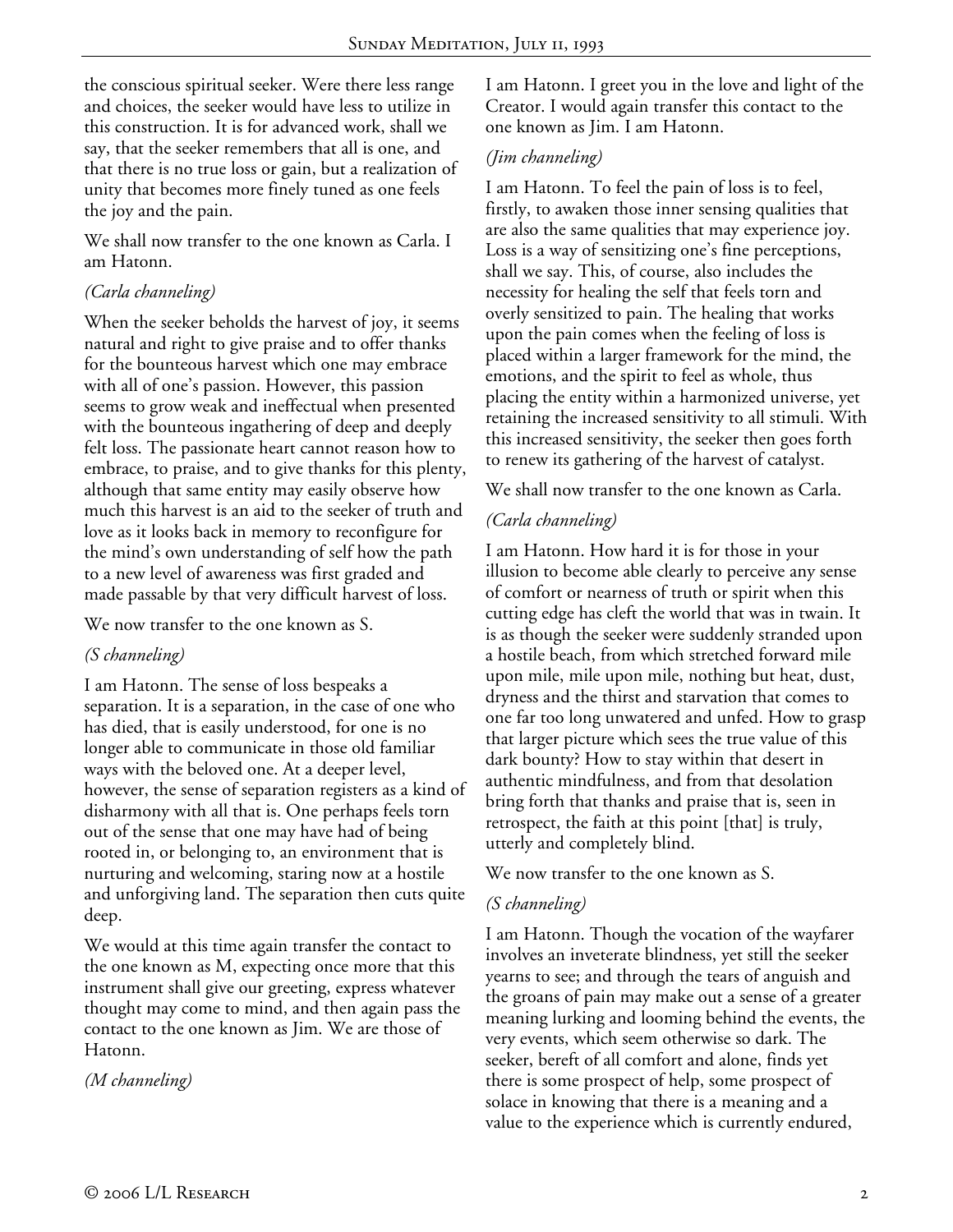though the precise nature of this meaning lies just beyond the outstretched fingertips.

While it would often seem, oh, so easy to have resort to the wisdom that this experience after all is but an illusion, the sense of loss but a temporary blip on an ephemeral radar screen, yet to resort to this feeling overmuch is simply to anesthetize the self and to rob it of the very experience which it seeks.

There is a universal passion that one may aspire to. Did the teacher known to you as Jesus the Christ not have a passion which reached out to the very sorrow of humanity itself? In order to appreciate the enormity of the task of this teacher, however, one must realize that the passion of the Christ was not a comfortable experience. It was not a wise experience, but it rather was an experience in which a humble seeker reached as deeply as it could reach into a compassion which opened as on to a floodgate of pain. The pain, my brothers and my sisters, was there to be felt. It is not to be circumvented.

At this time we would transfer the contact to the one known as M. We are those of Hatonn.

#### *(Pause)*

## *(Carla channeling)*

I am Hatonn. We thank the one known as M and assure this instrument that the amount of seating or grounding that has been accomplished during this time of working is quite excellent. The new channel being opened is still delicate and the energy of the beginning of the message is much like your starting load upon your electrical appliances wherein a great deal of energy, more than is needed for running, is needed for starting to run. This opening intensity which is required at the beginning of a contact has fairly thoroughly numbed the channel, and this is quite normal. We therefore encourage the new instrument and suggest that each attempt at bearing this starting load, as it were, refines and deepens the channel which has been opened in a tuned and focused manner so that there comes the time when that starting load is easily borne and is not that which takes the full focus and energy of the instrument.

We would at this time transfer to the one known as Jim.

*(Jim channeling)* 

I am Hatonn. The loss of any portion of that which is perceived as important within the life experience makes one equal, shall we say, to all those who have suffered such loss. It is hoped that by working with loss the seeker will develop compassion, first for the self and the healing of the self for the loss, then in compassion for others who feel the same kind of loss. Eventually, this will hopefully develop compassion for all entities who suffer any loss. And as the seeker looks deeper within its own being at the many experiences gathered during the incarnation, it begins to see that all entities share the same in this illusion: the joy and exhilaration of being alive and of gaining those things which have value in this illusion, and the use of such for the growing and serving of others then balanced with the pain of loss, the removal of that which one thought was irreplaceable and of inestimable value. To realize that all is but temporary and illusory causes the seeker to find a means to understand, to use a poor term, the meaning of the life as it is lived. This impetus to search is yet another great fruit of loss.

We shall now transfer to the one known as Carla.

**Carla:** Could we please sing "Row, Row, Row Your Boat"? Chocolate Bar *(a cat)* has just caught my attention and I'd like to retune.

### *(Song)*

### *(Carla channeling)*

I am Hatonn. We thank each for aiding this instrument in reestablishing the depth of contact that this instrument prefers. The purring of the kitten that shall mystify the scribe which places this message upon paper is that joy which rejoices in the …

*(Side one of the tape ends).* 

### *(Carla channeling)*

There is beyond this joy a passion and joy which contains a fullness which is the eventual realization of the great blessing of those desert times, those seemingly insufferable limitations, losses and agonies which take that which was the awareness of the self by the self and remove, while still living, that tissue of personal structure that seemed quite necessary.

The hollowing out of the rock by those forces of nature which cause the caves to be made, the hollowing out of clay which makes of the lump upon the potter's wheel the empty and waiting